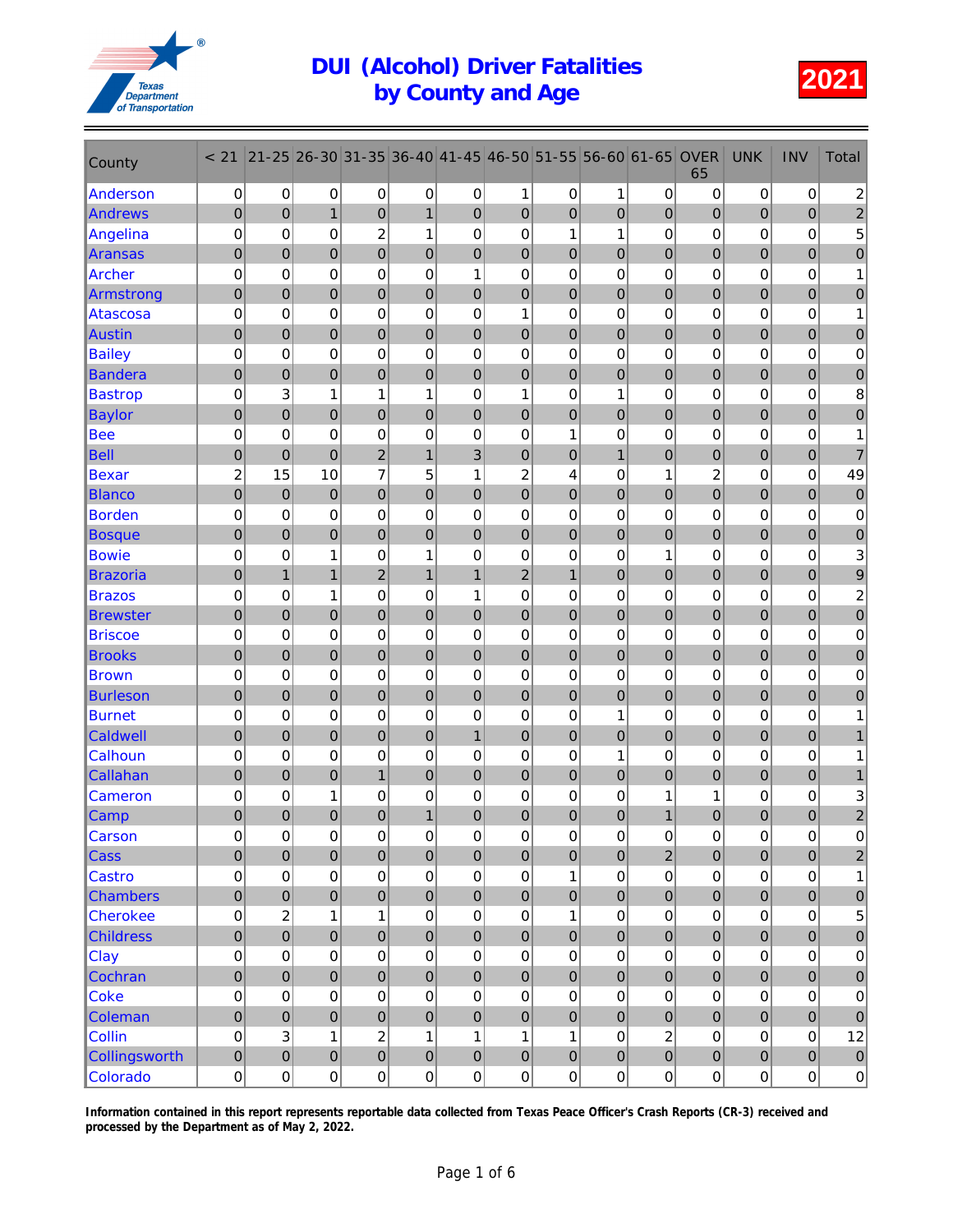

| County            | < 21             | $21 - 25$        | 26-30          | $ 31 - 35 $    | 36-40                     | 41-45          | 46-50            | 51-55            | 56-60          | 61-65          | <b>OVER</b><br>65 | <b>UNK</b>     | <b>INV</b>     | <b>Total</b>              |
|-------------------|------------------|------------------|----------------|----------------|---------------------------|----------------|------------------|------------------|----------------|----------------|-------------------|----------------|----------------|---------------------------|
| <b>Comal</b>      | $\mathbf 0$      | $\mathbf 0$      | $\mathbf 0$    | 0              | $\mathbf 0$               | $\mathbf 0$    | $\mathbf 0$      | $\mathbf 0$      | $\mathbf 0$    | $\mathbf 0$    | 0                 | $\mathbf 0$    | 0              | $\mathbf{0}$              |
| Comanche          | $\mathbf 0$      | $\mathbf 0$      | $\mathbf 0$    | 1              | $\mathbf 0$               | 0              | 0                | 0                | 0              | 0              | 0                 | 0              | $\mathbf 0$    | 1                         |
| Concho            | $\mathbf 0$      | $\mathbf 0$      | 0              | $\mathbf 0$    | $\mathbf 0$               | $\mathbf 0$    | $\mathbf 0$      | $\mathbf 0$      | $\mathbf 0$    | $\mathbf 0$    | 0                 | 0              | 0              | $\pmb{0}$                 |
| <b>Cooke</b>      | $\mathbf 0$      | $\mathbf 0$      | 0              | 1              | $\mathbf 0$               | $\mathbf 0$    | $\mathbf 0$      | 1                | 0              | $\mathbf 0$    | 0                 | 0              | 0              | 2                         |
| <b>Coryell</b>    | $\mathbf 0$      | 0                | 0              | 0              | $\mathbf{1}$              | $\mathbf{0}$   | $\mathbf 0$      | 0                | 0              | $\mathbf 0$    | 0                 | 0              | 0              | 1                         |
| <b>Cottle</b>     | $\mathbf 0$      | $\mathbf 0$      | 0              | 0              | $\mathbf 0$               | $\mathbf 0$    | $\mathbf 0$      | $\mathbf 0$      | $\mathbf 0$    | $\mathbf 0$    | 0                 | 0              | 0              | 0                         |
| <b>Crane</b>      | $\mathbf 0$      | $\overline{0}$   | 0              | $\overline{0}$ | $\mathbf{1}$              | $\mathbf 0$    | $\mathbf 0$      | $\mathbf 0$      | $\overline{0}$ | $\mathbf 0$    | $\mathbf 0$       | 0              | $\overline{0}$ | $\mathbf{1}$              |
| <b>Crockett</b>   | $\mathbf 0$      | $\mathbf 0$      | 1              | 0              | $\mathbf 0$               | $\mathbf 0$    | 0                | $\mathbf 0$      | 0              | $\mathbf 0$    | 0                 | 0              | 0              | 1                         |
| <b>Crosby</b>     | $\mathbf 0$      | $\mathbf 0$      | $\mathbf 0$    | $\mathbf 1$    | $\mathbf 0$               | $\mathbf 0$    | $\mathbf 0$      | $\pmb{0}$        | $\mathbf 0$    | $\mathbf{1}$   | 0                 | 0              | 0              | $\overline{c}$            |
| <b>Culberson</b>  | $\mathbf 0$      | $\mathbf 0$      | $\mathbf 0$    | 0              | $\mathbf 0$               | $\mathbf 0$    | 1                | 0                | $\mathbf 0$    | $\mathbf 0$    | 0                 | $\mathbf 0$    | $\mathbf 0$    | 1                         |
| <b>Dallam</b>     | $\overline{0}$   | $\overline{0}$   | $\overline{0}$ | $\overline{0}$ | $\mathbf 0$               | $\mathbf 0$    | $\mathbf 0$      | $\overline{0}$   | $\overline{0}$ | $\overline{0}$ | 0                 | $\overline{0}$ | $\overline{0}$ | $\overline{0}$            |
| <b>Dallas</b>     | 4                | 13               | 14             | 8              | 7                         | 3              | $\mathbf 0$      | 4                | 1              | 1              | 3                 | 0              | 0              | 58                        |
| <b>Dawson</b>     | $\mathbf{1}$     | $\mathbf 0$      | $\mathbf{1}$   | $\mathbf 0$    | $\mathbf 0$               | $\mathbf 0$    | $\mathbf 0$      | $\mathbf{1}$     | $\mathbf 0$    | $\mathbf 0$    | 0                 | 0              | 0              | $\ensuremath{\mathsf{3}}$ |
| <b>Deaf Smith</b> | 0                | $\mathbf 0$      | 0              | 0              | $\mathbf 0$               | $\mathbf 0$    | 0                | 0                | 0              | $\mathbf 0$    | 0                 | 0              | 0              | $\pmb{0}$                 |
| <b>Delta</b>      | $\mathbf 0$      | $\overline{0}$   | 0              | 0              | $\mathbf 0$               | $\mathbf 0$    | $\mathbf 0$      | 0                | $\overline{0}$ | 0              | 0                 | 0              | 0              | $\pmb{0}$                 |
| <b>Denton</b>     | $\mathbf 0$      | 1                | 0              | 1              | $\overline{c}$            | 0              | 1                | 1                | 1              | 1              | 0                 | $\mathbf 0$    | $\mathbf 0$    | $\bf 8$                   |
| <b>Dewitt</b>     | $\mathbf 0$      | $\overline{0}$   | $\overline{0}$ | 0              | $\mathbf 0$               | $\mathbf 0$    | $\mathbf 0$      | $\mathbf 0$      | $\overline{0}$ | $\overline{0}$ | 0                 | $\overline{0}$ | $\overline{0}$ | $\pmb{0}$                 |
| <b>Dickens</b>    | $\mathbf 0$      | $\mathbf 0$      | 0              | 0              | $\mathbf 0$               | $\mathbf 0$    | $\mathbf 0$      | $\mathbf 0$      | 0              | $\mathbf 0$    | 0                 | 0              | 0              | 0                         |
| <b>Dimmit</b>     | $\mathbf 0$      | $\mathbf 0$      | $\mathbf 0$    | 0              | $\mathbf 0$               | $\mathbf 0$    | $\mathbf 0$      | $\mathbf 0$      | $\mathbf 0$    | $\mathbf 0$    | 0                 | 0              | 0              | $\pmb{0}$                 |
| <b>Donley</b>     | 0                | $\mathbf 0$      | 0              | 1              | $\mathbf 0$               | $\mathbf 0$    | $\mathbf 0$      | 0                | 0              | $\mathbf 0$    | 0                 | 0              | 0              | 1                         |
| <b>Duval</b>      | $\overline{0}$   | $\overline{0}$   | $\overline{0}$ | $\mathbf 0$    | $\mathbf 0$               | $\overline{0}$ | $\mathbf 0$      | $\overline{0}$   | $\overline{0}$ | $\mathbf 0$    | $\mathbf 0$       | $\overline{0}$ | $\overline{0}$ | $\mathbf 0$               |
| <b>Eastland</b>   | 0                | 0                | 0              | 0              | $\mathbf 0$               | $\mathbf 0$    | $\mathbf 0$      | 0                | 0              | $\mathbf 0$    | 0                 | $\mathbf 0$    | $\mathbf 0$    | $\mathbf 0$               |
| Ector             | $\mathbf{1}$     | $\overline{c}$   | $\overline{2}$ | 4              | $\mathbf 0$               | $\mathbf{1}$   | $\mathbf{1}$     | $\mathbf 0$      | $\overline{1}$ | $\mathbf 0$    | $\mathbf{1}$      | 0              | 0              | 13                        |
| <b>Edwards</b>    | $\mathbf 0$      | $\mathbf 0$      | 0              | 0              | $\mathbf 0$               | $\mathbf 0$    | $\mathbf 0$      | $\mathbf 0$      | $\mathbf 0$    | $\mathbf 0$    | 0                 | 0              | 0              | $\mathbf 0$               |
| <b>Ellis</b>      | $\mathbf 0$      | $\mathbf{1}$     | $\mathbf{1}$   | 2              | $\mathbf{1}$              | $\mathbf 0$    | 1                | $\mathbf{1}$     | 0              | 0              | $\mathbf{1}$      | 0              | 0              | 8                         |
| El Paso           | $\mathbf 0$      | 1                | 4              | 6              | 1                         | $\mathbf 0$    | $\mathbf 0$      | $\mathbf 0$      | $\mathbf 0$    | 1              | 0                 | 0              | 0              | 13                        |
| Erath             | $\mathbf 0$      | $\mathbf{1}$     | $\overline{0}$ | 0              | $\mathbf 0$               | $\mathbf 0$    | $\mathbf 0$      | $\mathbf 0$      | $\overline{0}$ | $\mathbf 0$    | $\mathbf 0$       | 0              | $\overline{0}$ | $\mathbf{1}$              |
| <b>Falls</b>      | 0                | $\mathbf 0$      | 0              | 1              | $\mathbf 0$               | $\mathbf 0$    | 0                | $\mathbf 0$      | 0              | $\mathbf 0$    | 0                 | 0              | 0              | 1                         |
| Fannin            | $\mathbf 0$      | $\mathbf 0$      | 0              | 0              | $\mathbf 0$               | $\mathbf 0$    | $\mathbf 0$      | $\mathbf{1}$     | $\mathbf 0$    | $\mathbf{1}$   | 0                 | 0              | $\overline{0}$ | 2                         |
| <b>Fayette</b>    | 0                | $\mathbf 0$      | 0              | 0              | 2                         | $\mathbf 0$    | $\mathbf 0$      | 0                | 0              | $\mathbf 0$    | 1                 | 0              | 0              | 3                         |
| <b>Fisher</b>     | $\overline{0}$   | $\overline{0}$   | $\overline{0}$ | $\overline{0}$ | $\mathbf 0$               | $\mathbf 0$    | $\overline{0}$   | $\overline{0}$   | $\overline{0}$ | $\overline{0}$ | 0                 | $\overline{0}$ | $\overline{0}$ | $\pmb{0}$                 |
| Floyd             | 0                | $\mathbf 0$      | 0              | 0              | 0                         | $\mathbf 0$    | 0                | 1                | 0              | $\mathbf 0$    | 0                 | 0              | 0              | 1                         |
| Foard             | $\mathbf 0$      | $\overline{0}$   | $\overline{0}$ | $\Omega$       | $\Omega$                  | $\overline{0}$ | $\overline{0}$   | $\overline{0}$   | $\mathbf 0$    | 0              | $\Omega$          | $\overline{0}$ | $\Omega$       | $\Omega$                  |
| <b>Fort Bend</b>  | 1                | $\boldsymbol{0}$ | 0              | 1              | $\ensuremath{\mathsf{3}}$ | 0              | 1                | 0                | $\mathbf 0$    | 1              | 0                 | $\pmb{0}$      | 0              | 7                         |
| Franklin          | $\pmb{0}$        | $\pmb{0}$        | $\mathbf 0$    | $\overline{1}$ | $\mathbf 0$               | $\pmb{0}$      | $\pmb{0}$        | $\pmb{0}$        | $\mathbf 0$    | $\pmb{0}$      | 0                 | 0              | $\mathbf 0$    |                           |
| <b>Freestone</b>  | $\boldsymbol{0}$ | $\pmb{0}$        | 0              | $\mathbf 0$    | $\pmb{0}$                 | $\mathsf 0$    | $\pmb{0}$        | $\mathbf 0$      | $\pmb{0}$      | $\pmb{0}$      | $\pmb{0}$         | $\pmb{0}$      | $\mathsf 0$    | $\pmb{0}$                 |
| Frio              | $\mathbf 0$      | $\mathbf{1}$     | $\mathbf 0$    | $\mathbf 0$    | $\mathbf 0$               | $\mathbf 0$    | $\mathbf 0$      | $\mathbf 0$      | $\mathbf 0$    | $\pmb{0}$      | 0                 | $\overline{0}$ | $\mathbf 0$    | $\mathbf{1}$              |
| <b>Gaines</b>     | $\mathbf 0$      | $\mathbf 0$      | 0              | 0              | 0                         | $\pmb{0}$      | 0                | $\mathbf 0$      | $\mathbf 0$    | $\mathbf 0$    | 0                 | 0              | 0              | 0                         |
| <b>Galveston</b>  | $\mathbf 0$      | $\pmb{0}$        | $\mathbf 0$    | $\mathbf{1}$   | $\mathbf 0$               | $\pmb{0}$      | $\mathbf 0$      | $\mathbf 0$      | $\mathbf{1}$   | $\mathbf{1}$   | $\mathbf{1}$      | 0              | 0              | 4                         |
| Garza             | 0                | $\pmb{0}$        | 0              | 0              | 0                         | $\mathbf 0$    | $\pmb{0}$        | $\boldsymbol{0}$ | 0              | 0              | 0                 | 0              | 0              | 0                         |
| <b>Gillespie</b>  | $\mathbf 0$      | $\mathbf 0$      | $\mathbf 0$    | $\overline{0}$ | $\mathbf{1}$              | $\mathbf 0$    | $\overline{1}$   | $\mathbf 0$      | $\overline{0}$ | $\mathbf 0$    | $\overline{0}$    | $\overline{0}$ | $\overline{0}$ | $\sqrt{2}$                |
| <b>Glasscock</b>  | $\boldsymbol{0}$ | $\pmb{0}$        | 0              | 0              | $\pmb{0}$                 | $\pmb{0}$      | $\mathbf 0$      | $\mathbf 0$      | $\pmb{0}$      | $\pmb{0}$      | 0                 | $\pmb{0}$      | $\pmb{0}$      | $\pmb{0}$                 |
| <b>Goliad</b>     | $\mathbf 0$      | $\pmb{0}$        | $\mathbf 0$    | $\mathbf 0$    | $\mathbf 0$               | $\mathbf 0$    | $\mathbf 0$      | $\mathbf 0$      | $\mathbf 0$    | $\pmb{0}$      | 0                 | $\overline{0}$ | $\pmb{0}$      | $\mathbf 0$               |
| <b>Gonzales</b>   | $\mathbf 0$      | $\pmb{0}$        | 1              | 0              | $\pmb{0}$                 | $\pmb{0}$      | 0                | 0                | 1              | 0              | 0                 | 0              | $\mathsf 0$    | $\sqrt{2}$                |
| Gray              | $\pmb{0}$        | $\pmb{0}$        | 0              | 0              | $\overline{0}$            | $\pmb{0}$      | $\boldsymbol{0}$ | 0                | $\pmb{0}$      | $\pmb{0}$      | $\boldsymbol{0}$  | 0              | $\overline{0}$ | $\pmb{0}$                 |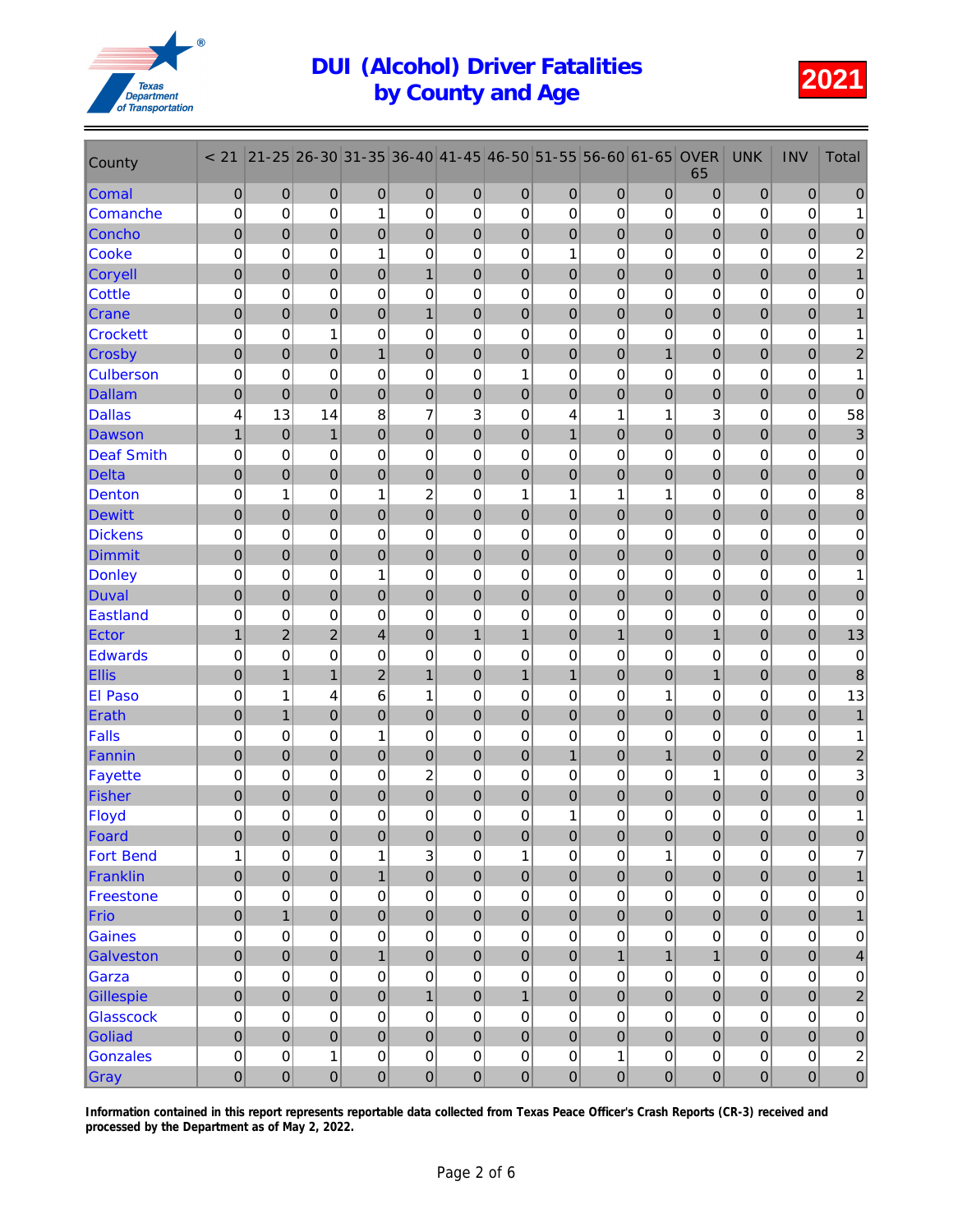

| County            | < 21                | $21 - 25$        | 26-30                   | 31-35            | 36-40            | 41-45          | 46-50            | $51 - 55$        | 56-60            | 61-65          | <b>OVER</b><br>65   | <b>UNK</b>          | <b>INV</b>          | Total                     |
|-------------------|---------------------|------------------|-------------------------|------------------|------------------|----------------|------------------|------------------|------------------|----------------|---------------------|---------------------|---------------------|---------------------------|
| Grayson           | 0                   | 0                | $\pmb{0}$               | 0                | 1                | $\pmb{0}$      | $\pmb{0}$        | 0                | 0                | 0              | 1                   | $\mathbf 0$         | 0                   | $\boldsymbol{2}$          |
| Gregg             | $\boldsymbol{0}$    | $\overline{0}$   | 0                       | $\boldsymbol{0}$ | $\boldsymbol{0}$ | $\overline{0}$ | $\mathbf 0$      | $\boldsymbol{0}$ | $\mathbf 0$      | $\overline{0}$ | $\pmb{0}$           | $\mathbf 0$         | $\boldsymbol{0}$    | $\pmb{0}$                 |
| <b>Grimes</b>     | 1                   | 0                | 0                       | 1                | $\mathbf{1}$     | $\mathbf 0$    | $\mathbf 0$      | 0                | 0                | $\mathbf 0$    | 0                   | $\mathbf 0$         | $\mathbf 0$         | $\ensuremath{\mathsf{3}}$ |
| <b>Guadalupe</b>  | $\pmb{0}$           | $\overline{1}$   | $\mathbf{1}$            | $\overline{0}$   | $\mathbf 0$      | $\mathbf 0$    | $\mathbf 0$      | $\mathbf 0$      | $\overline{0}$   | $\mathbf 0$    | 1                   | $\mathbf 0$         | $\mathbf 0$         | 3                         |
| Hale              | $\mathbf 0$         | $\mathbf 0$      | 0                       | 0                | 0                | $\mathbf 0$    | 0                | $\mathbf 0$      | $\mathbf 0$      | $\mathbf 0$    | 1                   | 0                   | $\mathbf 0$         | 1                         |
| Hall              | $\pmb{0}$           | $\mathbf 0$      | $\boldsymbol{0}$        | $\boldsymbol{0}$ | $\pmb{0}$        | $\mathbf 0$    | $\mathbf 0$      | $\mathbf 0$      | $\mathbf 0$      | $\mathbf 0$    | $\boldsymbol{0}$    | $\mathbf 0$         | $\boldsymbol{0}$    | $\pmb{0}$                 |
| <b>Hamilton</b>   | 0                   | 0                | 0                       | $\mathbf 0$      | 0                | $\mathbf 0$    | 0                | $\mathbf 0$      | $\mathbf 0$      | 0              | 0                   | 0                   | $\mathbf 0$         | 0                         |
| Hansford          | $\mathbf 0$         | $\overline{0}$   | $\overline{0}$          | $\overline{0}$   | $\mathbf 0$      | $\mathbf 0$    | $\overline{0}$   | $\mathbf 0$      | $\overline{0}$   | $\overline{0}$ | $\mathbf 0$         | $\mathbf 0$         | $\overline{0}$      | $\overline{0}$            |
| <b>Hardeman</b>   | 0                   | 0                | 0                       | 0                | 0                | $\mathbf 0$    | $\mathbf 0$      | 0                | $\mathbf 0$      | $\mathbf 0$    | 0                   | 0                   | 0                   | 0                         |
| <b>Hardin</b>     | $\pmb{0}$           | $\mathbf 0$      | $\overline{0}$          | $\boldsymbol{0}$ | $\mathbf 0$      | $\mathbf 0$    | $\mathbf 0$      | $\boldsymbol{0}$ | $\mathbf 0$      | $\mathbf 0$    | $\mathbf 0$         | $\overline{0}$      | $\mathbf 0$         | $\mathbf 0$               |
| <b>Harris</b>     | 9                   | 25               | 23                      | 13               | 11               | 11             | 11               | 1                | 5                | 3              | 0                   | 1                   | 0                   | 113                       |
| <b>Harrison</b>   | $\mathbf{1}$        | $\boldsymbol{0}$ | $\mathbf 0$             | 0                | $\mathbf 0$      | $\mathbf 0$    | $\mathbf{1}$     | $\mathbf{1}$     | $\boldsymbol{0}$ | $\mathbf 0$    | 0                   | $\mathbf 0$         | $\boldsymbol{0}$    | $\mathbf{3}$              |
| <b>Hartley</b>    | 0                   | 0                | 0                       | 1                | 0                | 1              | 1                | $\mathbf 0$      | $\mathbf 0$      | $\mathbf 0$    | $\mathbf 0$         | 0                   | $\mathbf 0$         | 3                         |
| Haskell           | $\pmb{0}$           | $\overline{0}$   | $\mathbf 0$             | $\mathbf 0$      | $\mathbf 0$      | $\mathbf 0$    | $\mathbf 0$      | $\mathbf 0$      | $\overline{0}$   | $\mathbf 0$    | $\mathbf 0$         | $\mathbf 0$         | $\mathbf 0$         | $\pmb{0}$                 |
| <b>Hays</b>       | $\mathbf 0$         | 1                | 0                       | $\mathbf 0$      | $\mathbf 0$      | $\mathbf 0$    | $\mathbf 0$      | 0                | $\mathbf 0$      | $\mathbf 0$    | $\mathbf 0$         | 0                   | $\mathbf 0$         | 1                         |
| Hemphill          | $\pmb{0}$           | $\mathbf 0$      | 0                       | $\boldsymbol{0}$ | $\boldsymbol{0}$ | $\mathbf 0$    | $\mathbf 0$      | $\mathbf 0$      | $\mathbf 0$      | $\mathbf 0$    | $\mathbf 0$         | $\mathbf 0$         | $\mathbf 0$         | $\pmb{0}$                 |
| <b>Henderson</b>  | 0                   | 1                | 1                       | 0                | $\mathbf 0$      | $\mathbf 0$    | 0                | 0                | $\mathbf 0$      | $\mathbf 0$    | 0                   | $\mathbf 0$         | $\mathbf 0$         | $\boldsymbol{2}$          |
| <b>Hidalgo</b>    | $\overline{1}$      | 3                | $\overline{1}$          | $\overline{2}$   | $\mathbf{1}$     | $\overline{1}$ | $\overline{2}$   | $\overline{0}$   | $\overline{1}$   | $\overline{0}$ | $\overline{0}$      | $\overline{0}$      | $\overline{0}$      | 12                        |
| Hill              | 0                   | 1                | 0                       | 1                | 0                | $\mathbf 0$    | $\mathbf 0$      | $\mathbf 0$      | $\mathbf 0$      | $\mathbf 0$    | 0                   | 0                   | 0                   | $\overline{c}$            |
| <b>Hockley</b>    | $\pmb{0}$           | $\overline{1}$   | $\boldsymbol{0}$        | $\mathbf 0$      | $\mathbf 0$      | $\mathbf 0$    | $\mathbf{1}$     | $\boldsymbol{0}$ | $\mathbf 0$      | $\mathbf{1}$   | $\mathbf 0$         | $\mathbf 0$         | $\mathbf 0$         | 3                         |
| Hood              | 0                   | 0                | 0                       | $\mathbf 0$      | 0                | $\mathbf 0$    | 0                | 0                | 0                | $\mathbf 0$    | 0                   | 0                   | 0                   | 0                         |
| <b>Hopkins</b>    | $\boldsymbol{0}$    | $\mathbf 0$      | 0                       | $\boldsymbol{0}$ | $\boldsymbol{0}$ | $\overline{0}$ | $\mathbf 0$      | $\mathbf 0$      | $\mathbf 0$      | $\mathbf 0$    | $\boldsymbol{0}$    | $\mathbf 0$         | $\mathbf 0$         | $\mathbf 0$               |
| <b>Houston</b>    | 0                   | $\mathbf 0$      | 0                       | 0                | $\mathbf 0$      | $\mathbf 0$    | $\mathbf 0$      | 1                | $\mathbf 0$      | $\mathbf 0$    | $\mathbf 0$         | $\mathbf 0$         | $\mathbf 0$         | 1                         |
| <b>Howard</b>     | $\mathbf 0$         | $\overline{0}$   | $\overline{0}$          | $\mathbf 0$      | $\mathbf 0$      | $\mathbf 0$    | $\mathbf 0$      | $\mathbf 0$      | $\overline{0}$   | $\mathbf 0$    | $\mathbf 0$         | $\mathbf 0$         | $\mathbf 0$         | $\pmb{0}$                 |
| <b>Hudspeth</b>   | $\mathbf 0$         | 0                | 0                       | 0                | 0                | $\mathbf 0$    | 0                | 0                | $\mathbf 0$      | $\mathbf 0$    | 0                   | 0                   | $\mathbf 0$         | $\pmb{0}$                 |
| Hunt              | $\pmb{0}$           | $\mathbf 0$      | 0                       | $\mathbf{1}$     | $\pmb{0}$        | $\mathbf 0$    | $\mathbf 0$      | $\mathbf{1}$     | $\mathbf 0$      | $\mathbf{1}$   | $\mathbf{1}$        | $\mathbf 0$         | $\boldsymbol{0}$    | 4                         |
| <b>Hutchinson</b> | 0                   | 0                | 1                       | $\mathbf 0$      | $\mathbf 0$      | $\mathbf 0$    | 0                | $\mathbf 0$      | $\mathbf 0$      | $\mathbf 0$    | 0                   | 0                   | $\mathbf 0$         | 1                         |
| Irion             | $\mathbf 0$         | $\overline{0}$   | $\overline{0}$          | $\overline{0}$   | $\mathbf 0$      | $\mathbf 0$    | $\mathbf 0$      | $\mathbf 0$      | $\overline{0}$   | $\overline{0}$ | $\mathbf 0$         | $\mathbf 0$         | $\overline{0}$      | $\pmb{0}$                 |
| Jack              | 0                   | 0                | 0                       | 1                | 0                | 1              | 1                | 0                | 0                | $\mathbf 0$    | 0                   | 0                   | 0                   | $\ensuremath{\mathsf{3}}$ |
| <b>Jackson</b>    | $\pmb{0}$           | $\mathbf 0$      | 0                       | $\mathbf 0$      | $\boldsymbol{0}$ | $\mathbf 0$    | $\mathbf 0$      | $\mathbf 0$      | $\mathbf 0$      | $\mathbf 0$    | $\mathbf 0$         | $\mathbf 0$         | $\mathbf 0$         | $\pmb{0}$                 |
| Jasper            | 1                   | 0                | 0                       | 0                | $\mathbf{1}$     | $\mathbf 0$    | $\mathbf 0$      | 0                | 0                | $\mathbf 0$    | 0                   | 0                   | 0                   | $\boldsymbol{2}$          |
| <b>Jeff Davis</b> | $\boldsymbol{0}$    | 0                | 0                       | $\mathbf 0$      | $\boldsymbol{0}$ | $\mathbf 0$    | $\boldsymbol{0}$ | $\boldsymbol{0}$ | $\mathbf 0$      | $\mathbf 0$    | 0                   | $\mathbf 0$         | $\mathbf 0$         | $\pmb{0}$                 |
| <b>Jefferson</b>  | $\mathsf{O}\xspace$ | 0                | $\overline{\mathbf{c}}$ | $\mathsf 0$      | 1                | 1              | 0                | 0                | $\mathsf 0$      | 1              | 0                   | $\mathsf{O}\xspace$ | $\mathsf{O}\xspace$ | 5                         |
| Jim Hogg          | $\pmb{0}$           | $\mathbf 0$      | $\mathbf 0$             | $\pmb{0}$        | $\mathbf 0$      | $\mathbf 0$    | $\pmb{0}$        | $\pmb{0}$        | $\overline{0}$   | $\mathbf 0$    | $\pmb{0}$           | $\mathbf 0$         | $\pmb{0}$           | $\pmb{0}$                 |
| <b>Jim Wells</b>  | 0                   | $\mathbf{1}$     | 0                       | 0                | $\mathsf 0$      | $\mathbf 0$    | $\mathbf 0$      | $\mathbf 0$      | $\mathsf 0$      | $\mathbf 0$    | 0                   | $\pmb{0}$           | 0                   | 1                         |
| Johnson           | $\mathbf{1}$        | $\mathbf 0$      | $\mathbf 0$             | $\pmb{0}$        | $\mathbf{1}$     | $\mathbf 0$    | $\mathbf 0$      | $\mathbf{1}$     | $\pmb{0}$        | $\mathbf 0$    | $\mathbf 0$         | $\mathbf 0$         | $\pmb{0}$           | $\ensuremath{\mathsf{3}}$ |
| Jones             | $\mathbf 1$         | $\mathbf 0$      | $\overline{c}$          | $\mathbf 0$      | $\mathsf 0$      | $\mathbf 0$    | $\mathbf 0$      | $\mathbf 0$      | 0                | $\mathbf 0$    | $\mathbf{1}$        | $\pmb{0}$           | $\pmb{0}$           | 4                         |
| Karnes            | $\overline{0}$      | $\overline{0}$   | $\overline{0}$          | $\overline{0}$   | $\mathbf 0$      | $\mathbf 0$    | $\overline{0}$   | $\overline{0}$   | $\overline{0}$   | $\overline{0}$ | $\overline{0}$      | $\overline{0}$      | $\overline{0}$      | $\mathbf 0$               |
| Kaufman           | $\mathbf 1$         | $\overline{c}$   | 0                       | $\overline{c}$   | $\pmb{0}$        | $\overline{c}$ | $\mathbf 0$      | $\mathbf 0$      | 1                | 0              | $\mathbf{1}$        | $\pmb{0}$           | $\mathbf 0$         | 9                         |
| Kendall           | $\mathbf 0$         | $\overline{1}$   | $\mathbf{1}$            | $\mathbf{1}$     | $\mathbf{1}$     | $\mathbf 0$    | $\mathbf 0$      | $\mathbf 0$      | $\mathbf 0$      | $\overline{1}$ | $\pmb{0}$           | $\mathbf 0$         | $\mathbf 0$         | 5                         |
| Kenedy            | 0                   | 0                | 0                       | 0                | 0                | 0              | 1                | 0                | 0                | 0              | 0                   | 0                   | $\mathbf 0$         | 1                         |
| Kent              | $\pmb{0}$           | $\mathbf 0$      | $\mathbf 0$             | $\pmb{0}$        | $\pmb{0}$        | $\mathbf 0$    | $\mathbf 0$      | $\pmb{0}$        | $\mathbf 0$      | $\mathbf 0$    | $\mathbf 0$         | $\boldsymbol{0}$    | $\mathbf 0$         | $\pmb{0}$                 |
| Kerr              | 0                   | $\overline{c}$   | 0                       | $\mathbf 0$      | $\mathsf 0$      | $\mathbf 0$    | $\mathbf 0$      | $\pmb{0}$        | $\mathsf 0$      | $\mathbf 0$    | $\mathbf 0$         | $\mathbf 0$         | $\pmb{0}$           | $\boldsymbol{2}$          |
| Kimble            | $\mathbf 0$         | $\overline{0}$   | $\pmb{0}$               | $\overline{0}$   | $\pmb{0}$        | $\pmb{0}$      | $\mathbf 0$      | $\overline{0}$   | $\mathbf 0$      | $\mathbf 0$    | $\mathbf 0$         | $\mathbf 0$         | $\mathbf 0$         | $\mathbf 0$               |
| King              | 0                   | $\pmb{0}$        | $\mathsf 0$             | $\mathsf 0$      | $\mathsf 0$      | $\mathbf 0$    | $\mathsf 0$      | $\mathbf 0$      | $\mathsf 0$      | $\mathbf 0$    | $\mathsf{O}\xspace$ | $\pmb{0}$           | $\mathsf{O}\xspace$ | 0                         |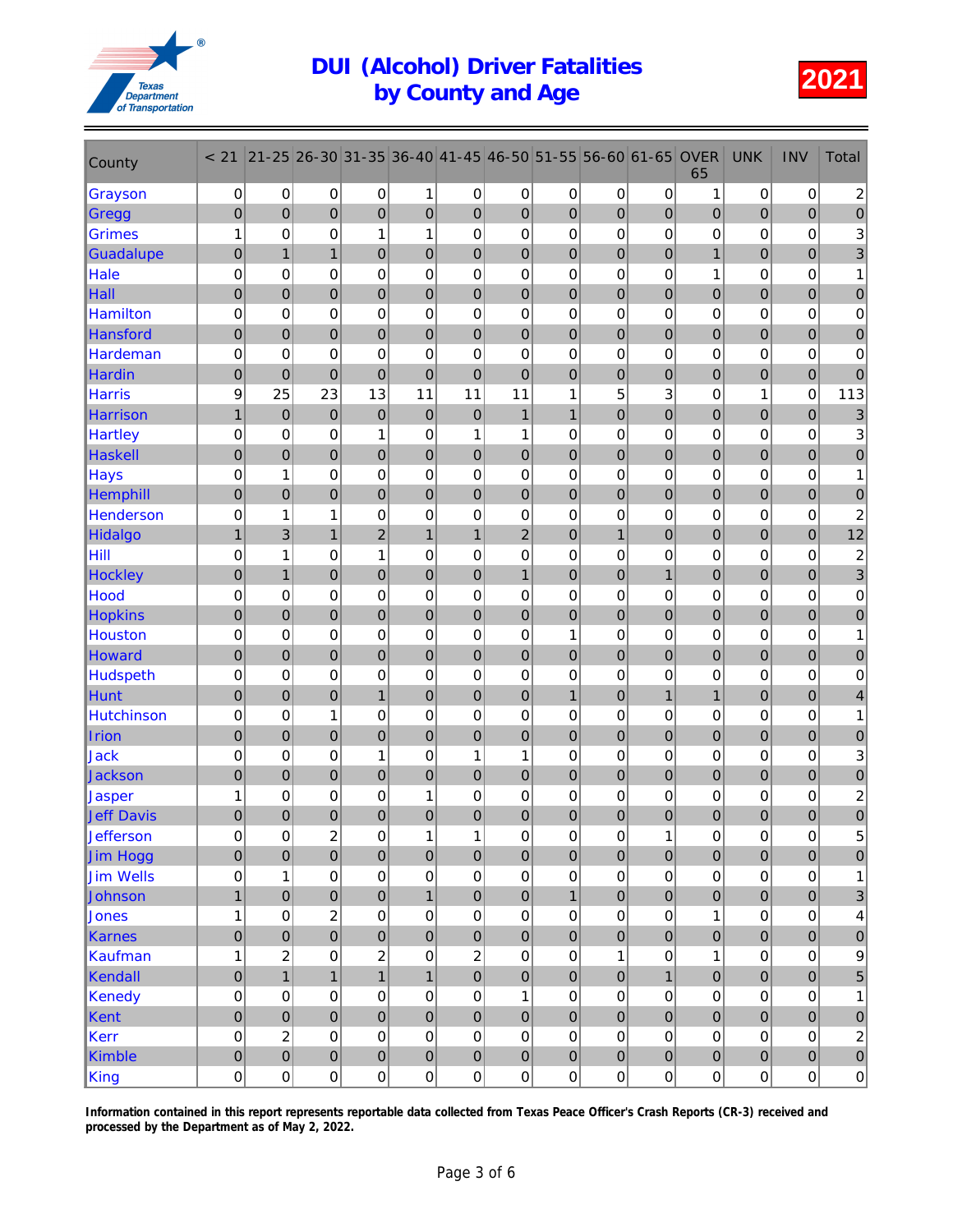

| County           | < 21             | $21 - 25$      | 26-30            | 31-35            | 36-40          | 41-45            | 46-50            | 51-55            | 56-60            | 61-65          | <b>OVER</b><br>65 | <b>UNK</b>       | <b>INV</b>       | <b>Total</b>            |
|------------------|------------------|----------------|------------------|------------------|----------------|------------------|------------------|------------------|------------------|----------------|-------------------|------------------|------------------|-------------------------|
| Kinney           | $\mathbf{0}$     | 0              | $\mathbf 0$      | 0                | $\mathbf 0$    | 0                | $\mathbf 0$      | $\mathbf 0$      | 0                | $\overline{0}$ | $\mathbf 0$       | $\mathbf 0$      | $\pmb{0}$        | $\mathbf{0}$            |
| Kleberg          | $\pmb{0}$        | $\mathbf 0$    | 0                | 0                | $\pmb{0}$      | 0                | 0                | 0                | 0                | $\mathbf 0$    | 0                 | $\mathbf 0$      | 0                | $\pmb{0}$               |
| <b>Knox</b>      | $\boldsymbol{0}$ | $\overline{0}$ | $\mathbf 0$      | $\pmb{0}$        | $\pmb{0}$      | $\boldsymbol{0}$ | $\pmb{0}$        | $\pmb{0}$        | $\mathbf 0$      | $\mathbf 0$    | $\mathbf{1}$      | $\overline{0}$   | $\mathbf 0$      | $\mathbf{1}$            |
| Lamar            | $\mathbf 0$      | 0              | 0                | 0                | $\mathbf 0$    | 0                | 0                | 1                | 0                | $\mathbf 0$    | 0                 | 0                | 0                | 1                       |
| Lamb             | $\mathbf 0$      | 0              | $\mathbf 0$      | $\mathbf 0$      | $\mathbf 0$    | $\pmb{0}$        | 0                | $\boldsymbol{0}$ | $\boldsymbol{0}$ | $\mathbf 0$    | 0                 | $\mathbf 0$      | $\mathbf 0$      | $\mathbf 0$             |
| Lampasas         | $\mathbf 0$      | 0              | 0                | $\mathbf 0$      | $\mathsf 0$    | 0                | $\mathbf 0$      | $\overline{c}$   | 0                | $\mathbf 0$    | 0                 | 0                | $\mathbf 0$      | $\overline{\mathbf{c}}$ |
| La Salle         | $\boldsymbol{0}$ | $\overline{0}$ | $\mathbf 0$      | $\mathbf 0$      | $\mathbf 0$    | $\mathbf 0$      | $\mathbf 0$      | $\mathbf 0$      | $\mathbf 0$      | $\mathbf 0$    | $\mathbf 0$       | $\overline{0}$   | $\mathbf 0$      | $\pmb{0}$               |
| Lavaca           | 0                | $\mathbf 0$    | 0                | 0                | 0              | 0                | $\mathbf 0$      | 0                | $\mathbf 0$      | $\mathbf 0$    | $\mathbf 0$       | 0                | $\mathbf 0$      | 0                       |
| Lee              | $\mathbf 0$      | $\overline{0}$ | $\mathbf 0$      | $\boldsymbol{0}$ | $\pmb{0}$      | $\mathbf 0$      | $\mathbf 0$      | $\mathbf 0$      | $\mathbf 0$      | $\mathbf 0$    | $\mathbf 0$       | $\overline{0}$   | $\mathbf 0$      | $\mathbf 0$             |
| Leon             | 0                | 1              | 0                | $\mathbf 0$      | 0              | 0                | 0                | 0                | 0                | $\mathbf 0$    | 0                 | 0                | $\mathbf 0$      | 1                       |
| <b>Liberty</b>   | $\overline{0}$   | $\overline{2}$ | $\overline{0}$   | $\overline{0}$   | $\mathbf 0$    | $\mathbf 0$      | $\overline{0}$   | $\overline{0}$   | $\overline{0}$   | $\overline{0}$ | $\overline{0}$    | $\mathbf 0$      | $\overline{0}$   | $\overline{c}$          |
| Limestone        | $\mathbf 0$      | 0              | 1                | $\mathbf{1}$     | $\mathbf 0$    | 0                | 0                | 0                | 0                | 0              | 0                 | 0                | $\mathbf 0$      | 2                       |
| Lipscomb         | $\pmb{0}$        | $\mathbf 0$    | $\mathbf 0$      | $\mathbf 0$      | $\pmb{0}$      | $\mathbf 0$      | $\pmb{0}$        | $\pmb{0}$        | $\mathbf 0$      | $\mathbf 0$    | $\pmb{0}$         | $\boldsymbol{0}$ | $\mathbf 0$      | $\pmb{0}$               |
| <b>Live Oak</b>  | 0                | 0              | 0                | 0                | 0              | 0                | 1                | 0                | $\mathbf 0$      | $\mathbf 0$    | 0                 | 0                | 0                | 1                       |
| Llano            | $\boldsymbol{0}$ | $\mathbf{1}$   | $\mathbf 0$      | $\mathbf 0$      | $\pmb{0}$      | $\boldsymbol{0}$ | $\boldsymbol{0}$ | $\boldsymbol{0}$ | $\mathbf 0$      | $\mathbf 0$    | 0                 | $\mathbf 0$      | $\mathbf 0$      |                         |
| Loving           | 0                | $\mathbf 0$    | 0                | $\mathbf 0$      | 0              | $\mathbf 0$      | $\mathbf 0$      | $\mathbf 0$      | 0                | $\mathbf 0$    | $\mathbf 0$       | $\mathbf 0$      | $\mathbf 0$      | $\pmb{0}$               |
| Lubbock          | $\mathbf 0$      | $\mathbf{1}$   | $\mathbf{1}$     | $\mathbf{1}$     | 3              | $\mathbf{1}$     | $\mathbf{1}$     | $\overline{c}$   | $\overline{1}$   | $\mathbf 0$    | $\mathbf 0$       | $\mathbf 0$      | $\mathbf 0$      | 11                      |
| Lynn             | $\mathbf 0$      | 0              | 0                | $\mathbf 0$      | 0              | 0                | 0                | $\mathbf 0$      | $\mathbf 0$      | $\mathbf 0$    | 0                 | 0                | 0                | 0                       |
| Madison          | $\mathbf 0$      | $\mathbf 0$    | $\mathbf 0$      | $\mathbf 0$      | $\pmb{0}$      | $\bf 0$          | $\overline{1}$   | $\mathbf 0$      | $\mathbf 0$      | $\mathbf 0$    | 0                 | $\boldsymbol{0}$ | $\boldsymbol{0}$ |                         |
| <b>Marion</b>    | 0                | 0              | 0                | 0                | 0              | $\mathbf 0$      | 0                | 0                | 1                | 0              | 0                 | 0                | 0                | 1                       |
| Martin           | $\mathbf 0$      | $\overline{0}$ | $\mathbf 0$      | $\mathbf 0$      | $\mathbf 0$    | $\mathbf 0$      | $\overline{0}$   | $\mathbf{1}$     | $\overline{0}$   | $\mathbf 0$    | $\mathbf 0$       | $\mathbf 0$      | $\mathbf 0$      | $\mathbf{1}$            |
| <b>Mason</b>     | 0                | $\mathbf 0$    | 0                | 0                | $\mathbf 0$    | 0                | 0                | $\mathbf 0$      | 0                | $\mathbf 0$    | 0                 | 0                | 0                | 0                       |
| Matagorda        | $\boldsymbol{0}$ | $\mathbf 0$    | $\overline{0}$   | $\pmb{0}$        | $\pmb{0}$      | $\mathbf 0$      | $\pmb{0}$        | $\pmb{0}$        | $\mathbf 0$      | $\mathbf 0$    | 0                 | $\overline{0}$   | $\mathbf 0$      | $\pmb{0}$               |
| <b>Maverick</b>  | $\mathbf 0$      | 0              | 0                | $\mathbf 0$      | $\mathbf 0$    | 0                | 0                | 0                | $\mathbf 0$      | $\Omega$       | 0                 | 0                | 0                | 0                       |
| <b>McCulloch</b> | $\mathbf 0$      | 0              | $\mathbf 0$      | $\mathbf 0$      | $\mathbf 0$    | $\pmb{0}$        | 0                | $\boldsymbol{0}$ | $\boldsymbol{0}$ | $\mathbf 0$    | 0                 | $\mathbf 0$      | $\mathbf 0$      | $\mathbf 0$             |
| <b>McLennan</b>  | $\mathbf 0$      | 1              | 0                | 3                | 1              | $\mathbf 0$      | $\mathbf 0$      | $\mathbf 0$      | 1                | $\overline{c}$ | 0                 | 1                | $\mathbf 0$      | $\boldsymbol{9}$        |
| McMullen         | $\mathbf 0$      | $\overline{0}$ | $\overline{0}$   | $\mathbf 0$      | $\mathbf 0$    | $\mathbf 0$      | $\pmb{0}$        | $\mathbf 0$      | $\mathbf 0$      | $\mathbf 0$    | $\mathbf 0$       | $\mathbf 0$      | $\mathbf 0$      | $\pmb{0}$               |
| <b>Medina</b>    | 0                | 1              | 0                | 0                | 0              | 0                | $\mathbf 0$      | 0                | $\mathbf 0$      | 0              | 0                 | 0                | $\mathbf 0$      | 1                       |
| Menard           | $\mathbf 0$      | $\overline{0}$ | $\mathbf 0$      | $\boldsymbol{0}$ | $\pmb{0}$      | $\mathbf 0$      | $\boldsymbol{0}$ | $\mathbf 0$      | $\mathbf 0$      | $\mathbf 0$    | $\pmb{0}$         | $\mathbf 0$      | $\mathbf 0$      | $\mathbf 0$             |
| <b>Midland</b>   | 0                | $\overline{c}$ | 1                | $\mathbf 0$      | 0              | 1                | 0                | 0                | 0                | 0              | 0                 | 0                | 0                | 4                       |
| Milam            | $\overline{0}$   | $\overline{0}$ | $\mathbf 0$      | $\mathbf 0$      | $\mathbf 0$    | $\mathbf 0$      | $\mathbf 0$      | $\mathbf{1}$     | $\overline{0}$   | $\overline{0}$ | $\mathbf 0$       | $\mathbf 0$      | $\mathbf 0$      |                         |
| Mills            | 0                | 1              | 0                | 0                | $\mathbf 0$    | 0                | $\mathbf 0$      | $\mathbf 0$      | 0                | 0              | 0                 | 0                | 0                | 1                       |
| Mitchell         | $\mathbf 0$      | $\mathbf 0$    | $\mathbf 0$      | $\Omega$         | $\overline{0}$ | $\overline{0}$   | $\overline{0}$   | $\overline{0}$   | $\mathbf 0$      | $\mathbf 0$    | $\Omega$          | $\mathbf 0$      | $\Omega$         | $\Omega$                |
| Montague         | $\pmb{0}$        | 0              | 0                | 0                | $\pmb{0}$      | 1                | 0                | $\mathbf 0$      | 0                | $\pmb{0}$      | 0                 | $\pmb{0}$        | 0                | 1                       |
| Montgomery       | $\overline{2}$   | 5              | $\boldsymbol{0}$ | $\mathbf{1}$     | $\mathbf{1}$   | $\mathbf{1}$     | $\pmb{0}$        | $\mathbf 0$      | $\mathbf{1}$     | $\overline{2}$ | $\mathbf 0$       | $\boldsymbol{0}$ | $\overline{0}$   | 13                      |
| Moore            | $\mathbf 0$      | $\mathbf 0$    | 0                | $\mathsf 0$      | $\mathsf 0$    | $\pmb{0}$        | 1                | $\mathsf 0$      | $\mathsf 0$      | $\mathbf 0$    | $\mathbf 0$       | $\overline{0}$   | $\mathsf 0$      | $\mathbf{1}$            |
| <b>Morris</b>    | $\mathbf 0$      | $\mathbf 0$    | $\mathbf 0$      | $\mathbf 0$      | $\mathbf 0$    | $\mathbf 0$      | $\mathbf 0$      | $\mathbf 0$      | $\mathbf 0$      | $\mathbf 0$    | $\mathbf{1}$      | $\mathbf 0$      | $\mathbf 0$      | $\mathbf{1}$            |
| <b>Motley</b>    | $\mathbf 0$      | 0              | 0                | $\mathbf 0$      | $\mathsf 0$    | $\pmb{0}$        | 0                | $\mathbf 0$      | 0                | $\mathbf 0$    | $\mathbf 0$       | 0                | 0                | 0                       |
| Nacogdoches      | $\mathbf 0$      | $\mathbf 0$    | $\mathbf 0$      | $\mathbf{1}$     | $\pmb{0}$      | $\mathbf 0$      | $\mathbf 0$      | $\pmb{0}$        | $\mathbf 0$      | $\mathbf 0$    | 0                 | $\mathbf 0$      | $\mathbf 0$      | $\mathbf{1}$            |
| <b>Navarro</b>   | $\mathbf 0$      | $\mathbf 0$    | $\mathbf 0$      | $\mathbf{1}$     | $\mathbf 2$    | $\mathbf{1}$     | 0                | $\mathbf 0$      | 0                | 0              | 0                 | 0                | 0                | 4                       |
| Newton           | $\mathbf 0$      | $\overline{0}$ | $\overline{0}$   | $\mathbf 0$      | $\mathbf 0$    | $\overline{0}$   | $\mathbf 0$      | $\mathbf 0$      | $\mathbf 0$      | $\overline{0}$ | $\mathbf 0$       | $\overline{0}$   | $\overline{0}$   | $\pmb{0}$               |
| <b>Nolan</b>     | $\pmb{0}$        | 0              | 1                | $\mathbf 0$      | $\mathsf 0$    | $\pmb{0}$        | $\pmb{0}$        | $\mathbf 0$      | $\mathsf 0$      | $\pmb{0}$      | 0                 | $\overline{0}$   | $\pmb{0}$        | 1                       |
| <b>Nueces</b>    | $\mathbf 0$      | $\mathbf{1}$   | $\mathbf 0$      | $\overline{c}$   | $\overline{3}$ | $\overline{3}$   | $\mathbf 0$      | $\mathbf 0$      | $\mathbf 0$      | $\mathbf 0$    | $\pmb{0}$         | $\mathbf 0$      | $\boldsymbol{0}$ | $\boldsymbol{9}$        |
| Ochiltree        | $\mathbf 0$      | 0              | 1                | $\mathbf 0$      | $\mathsf 0$    | $\mathbf 0$      | 0                | 0                | 0                | $\mathbf 0$    | 0                 | 0                | $\mathsf 0$      | $\mathbf{1}$            |
| Oldham           | $\mathbf 0$      | $\mathbf 0$    | $\mathbf 0$      | $\pmb{0}$        | $\overline{0}$ | $\mathbf 0$      | 0                | $\mathbf 0$      | $\overline{0}$   | $\mathbf 0$    | $\mathbf 0$       | $\mathbf 0$      | $\overline{0}$   | $\mathbf 0$             |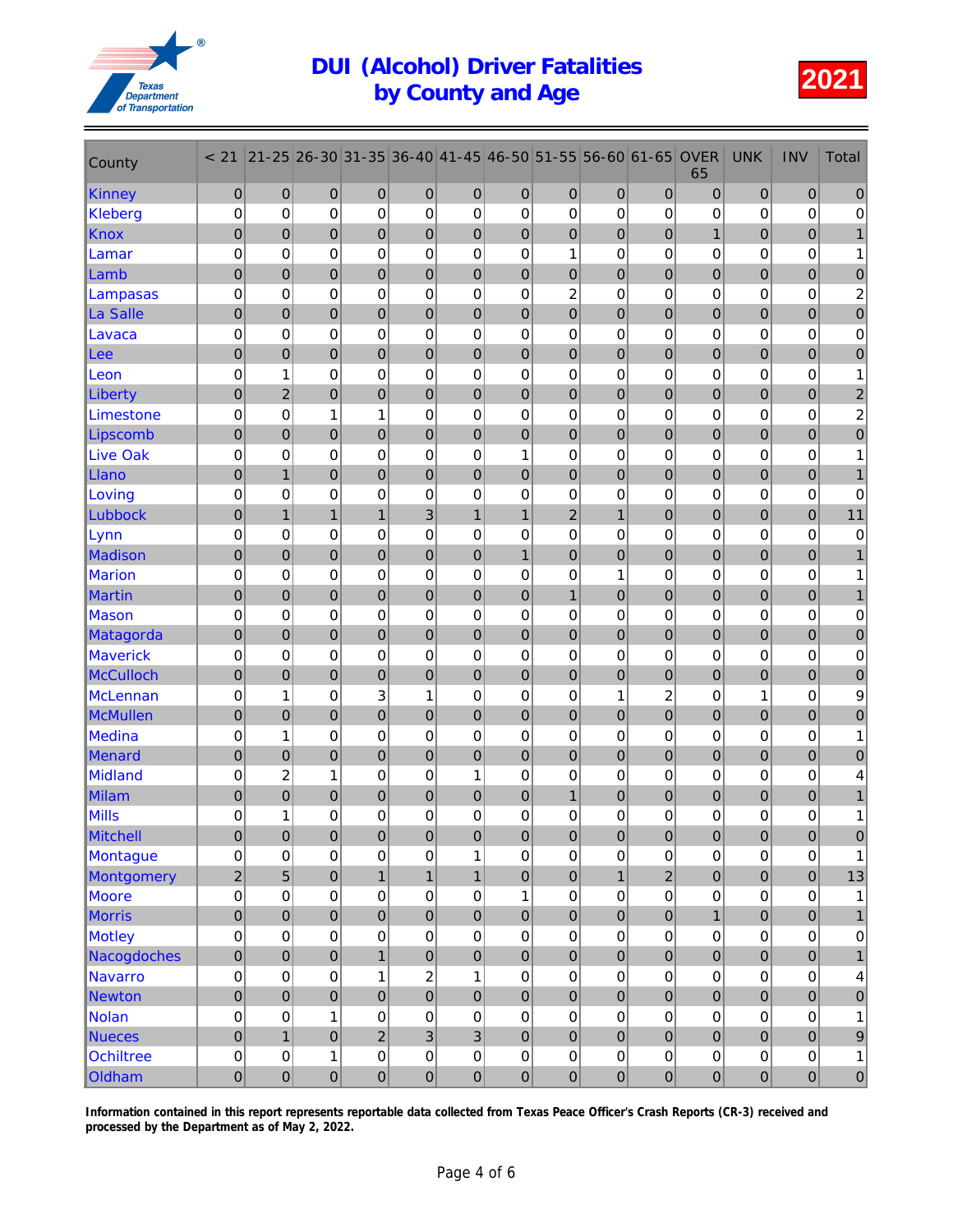

| County                               | < 21                     | $21 - 25$      | 26-30               | 31-35               | 36-40            | $ 41 - 45 $    | 46-50               | 51-55               | 56-60               | 61-65            | <b>OVER</b><br>65 | <b>UNK</b>            | <b>INV</b>       | <b>Total</b>            |
|--------------------------------------|--------------------------|----------------|---------------------|---------------------|------------------|----------------|---------------------|---------------------|---------------------|------------------|-------------------|-----------------------|------------------|-------------------------|
| Orange                               | 0                        | 0              | 0                   | 0                   | 0                | 0              | 0                   | 1                   | 0                   | 0                | 0                 | 0                     | 0                | 1                       |
| <b>Palo Pinto</b>                    | $\mathbf 0$              | $\mathbf 0$    | 0                   | 0                   | $\overline{0}$   | $\pmb{0}$      | 0                   | $\mathbf 0$         | $\mathbf{1}$        | $\overline{0}$   | 0                 | $\overline{0}$        | $\overline{0}$   |                         |
| Panola                               | 0                        | 0              | 0                   | 1                   | $\mathbf{1}$     | $\mathbf 0$    | 0                   | 0                   | 0                   | 0                | 0                 | 0                     | 0                | $\overline{\mathbf{c}}$ |
| <b>Parker</b>                        | $\mathbf 0$              | $\overline{0}$ | $\overline{0}$      | 0                   | $\mathbf 0$      | $\mathbf 0$    | 0                   | $\mathbf 0$         | $\overline{0}$      | $\overline{2}$   | 0                 | $\overline{0}$        | $\boldsymbol{0}$ | $\boldsymbol{2}$        |
| Parmer                               | $\mathbf 0$              | 0              | 0                   | 0                   | 0                | 0              | 0                   | $\mathbf 0$         | $\mathbf 0$         | 0                | 0                 | 0                     | 0                | $\pmb{0}$               |
| <b>Pecos</b>                         | $\pmb{0}$                | 0              | $\mathbf{1}$        | 0                   | $\mathbf 0$      | $\pmb{0}$      | $\mathbf 0$         | $\mathbf 0$         | $\pmb{0}$           | $\boldsymbol{0}$ | 0                 | $\boldsymbol{0}$      | $\pmb{0}$        | 1                       |
| Polk                                 | $\mathbf 0$              | 0              | 0                   | 1                   | 0                | 0              | 0                   | 0                   | $\overline{c}$      | 0                | 0                 | 0                     | 0                | 3                       |
| Potter                               | $\mathbf 0$              | $\overline{0}$ | $\overline{1}$      | $\overline{0}$      | $\mathbf{1}$     | $\mathbf 0$    | $\overline{0}$      | $\overline{0}$      | $\overline{0}$      | $\overline{0}$   | $\mathbf 0$       | $\mathbf 0$           | $\overline{0}$   | $\overline{c}$          |
| <b>Presidio</b>                      | $\mathbf 0$              | 0              | 0                   | 0                   | 0                | 0              | 0                   | 0                   | 0                   | 0                | 0                 | 0                     | 0                | $\pmb{0}$               |
| <b>Rains</b>                         | $\mathbf 0$              | $\overline{0}$ | 0                   | $\mathbf 0$         | $\overline{0}$   | $\mathbf 0$    | $\mathbf 0$         | $\mathbf 0$         | $\mathbf 0$         | 0                | 0                 | $\overline{0}$        | $\boldsymbol{0}$ | $\pmb{0}$               |
| Randall                              | 1                        | 1              | 2                   | 1                   | 0                | 0              | 0                   | 0                   | 1                   | 0                | 0                 | 0                     | 0                | 6                       |
| Reagan                               | $\mathbf 0$              | 0              | 0                   | 0                   | $\mathbf 0$      | 0              | 0                   | $\mathbf 0$         | 0                   | 0                | 0                 | $\mathbf 0$           | 0                | 0                       |
| <b>Real</b>                          | $\mathbf 0$              | $\mathbf 0$    | 1                   | 0                   | 0                | $\mathbf 0$    | $\mathbf 0$         | 0                   | $\mathbf 0$         | 0                | 0                 | 0                     | 0                | 1                       |
| <b>Red River</b>                     | $\mathbf 0$              | $\overline{0}$ | $\overline{0}$      | $\overline{0}$      | $\mathbf{1}$     | $\mathbf 0$    | $\mathbf 0$         | $\mathbf 0$         | $\overline{0}$      | 0                | $\mathbf 0$       | $\boldsymbol{0}$      | $\mathbf 0$      |                         |
| <b>Reeves</b>                        | $\mathbf 0$              | 0              | 1                   | 0                   | 0                | 0              | 0                   | 0                   | 1                   | 0                | 0                 | 0                     | 0                | 2                       |
| <b>Refugio</b>                       | $\overline{c}$           | $\mathbf 0$    | 0                   | 0                   | $\pmb{0}$        | $\bf 0$        | $\mathbf 0$         | $\mathbf 0$         | $\mathbf 0$         | $\mathbf 0$      | 0                 | $\mathbf 0$           | $\pmb{0}$        | $\overline{\mathbf{c}}$ |
| <b>Roberts</b>                       | 0                        | 0              | 0                   | 0                   | 0                | 0              | 0                   | 0                   | 0                   | 0                | 0                 | 0                     | 0                | $\pmb{0}$               |
| <b>Robertson</b>                     | $\mathbf 0$              | $\overline{0}$ | $\overline{0}$      | $\overline{0}$      | $\overline{0}$   | $\mathbf 0$    | $\overline{0}$      | $\overline{0}$      | $\overline{1}$      | $\overline{0}$   | $\overline{0}$    | $\mathbf 0$           | $\pmb{0}$        | 1                       |
| <b>Rockwall</b>                      | $\mathbf 0$              | 0              | 0                   | 0                   | 0                | 0              | 0                   | 1                   | 1                   | 0                | 0                 | 0                     | 0                | 2                       |
| Runnels                              | $\mathbf 0$              | $\overline{0}$ | 0                   | $\mathbf 0$         | $\mathbf 0$      | $\overline{1}$ | $\mathbf 0$         | $\mathbf 0$         | $\mathbf 0$         | $\mathbf 0$      | 0                 | $\mathbf 0$           | $\pmb{0}$        | $\mathbf{1}$            |
| <b>Rusk</b>                          | $\mathbf 0$              | 1              | 1                   | 0                   | 1                | 0              | 0                   | 0                   | 0                   | 0                | 0                 | 0                     | 0                | 3                       |
| <b>Sabine</b>                        | $\mathbf 0$              | $\mathbf 0$    | 0                   | 0                   | $\pmb{0}$        | $\mathbf 0$    | $\mathbf 0$         | $\mathbf 0$         | $\overline{0}$      | 0                | 0                 | $\overline{0}$        | $\pmb{0}$        | 0                       |
| <b>San Augustine</b>                 | 0                        | $\mathbf 0$    | 0                   | 0                   | 0                | $\mathbf 0$    | $\pmb{0}$           | $\mathbf 0$         | 1                   | 0                | 1                 | 0                     | 0                | $\overline{\mathbf{c}}$ |
| <b>San Jacinto</b>                   | $\mathbf 0$              | $\overline{1}$ | $\overline{0}$      | $\overline{0}$      | $\mathbf 0$      | $\mathbf 0$    | $\overline{0}$      | $\mathbf{0}$        | 1                   | $\overline{0}$   | $\mathbf 0$       | $\overline{0}$        | $\boldsymbol{0}$ | $\mathbf 2$             |
| <b>San Patricio</b>                  | 1                        | 0              | 0                   | 0                   | 0                | 0              | 0                   | $\mathbf 0$         | 1                   | 0                | 0                 | 0                     | 0                | $\overline{c}$          |
| <b>San Saba</b><br><b>Schleicher</b> | $\mathbf 0$              | 0<br>0         | 0                   | $\mathbf 0$         | $\pmb{0}$        | $\pmb{0}$<br>1 | 0                   | $\mathbf 0$         | $\mathbf 0$         | $\boldsymbol{0}$ | 0                 | $\boldsymbol{0}$<br>0 | $\pmb{0}$<br>0   | $\pmb{0}$               |
|                                      | $\mathbf 0$<br>$\pmb{0}$ | $\overline{0}$ | 0<br>$\overline{0}$ | 0<br>$\mathbf{1}$   | 0<br>$\mathbf 0$ | $\overline{0}$ | 0<br>$\overline{0}$ | 0<br>$\overline{0}$ | 0<br>$\overline{0}$ | 0<br>$\mathbf 0$ | 0<br>$\mathbf 0$  | $\mathbf 0$           | $\overline{0}$   | 1                       |
| <b>Scurry</b><br><b>Shackelford</b>  | 0                        | 0              | 0                   | 0                   | 0                | 0              | 0                   | 0                   | 0                   | 0                | 0                 | 0                     | 0                | 0                       |
| <b>Shelby</b>                        | $\mathbf 0$              | $\mathbf 0$    | 0                   | $\mathbf{1}$        | $\mathbf 0$      | $\mathbf 0$    | $\mathbf 0$         | $\mathbf 0$         | $\mathbf 0$         | 0                | 0                 | $\boldsymbol{0}$      | $\boldsymbol{0}$ |                         |
| <b>Sherman</b>                       | $\mathbf 0$              | 0              | 0                   | 0                   | 0                | 0              | 0                   | 0                   | 0                   | 0                | 0                 | 0                     | 0                | $\mathbf 0$             |
| <b>Smith</b>                         | $\mathbf 0$              | 2              | 0                   | 0                   | $\mathbf 0$      | $\mathbf 0$    | 1                   | $\mathbf 0$         | 1                   | 0                | 0                 | 0                     | $\mathbf 0$      | 4                       |
| Somervell                            | $\mathsf{O}\xspace$      | 1              | 0                   | $\mathsf{O}\xspace$ | $\pmb{0}$        | $\mathbf 0$    | 0                   | 0                   | 1                   | 0                | $\mathbf{1}$      | 0                     | $\Omega$         | 3                       |
| <b>Starr</b>                         | $\mathbf 0$              | $\overline{0}$ | $\mathbf 0$         | $\mathbf 0$         | $\pmb{0}$        | $\mathbf{1}$   | $\pmb{0}$           | $\mathbf 0$         | $\pmb{0}$           | $\mathbf 0$      | 0                 | $\pmb{0}$             | $\pmb{0}$        | $\mathbf{1}$            |
| <b>Stephens</b>                      | 1                        | $\mathsf 0$    | 1                   | 0                   | $\pmb{0}$        | $\mathbf 0$    | 0                   | $\pmb{0}$           | $\boldsymbol{0}$    | 0                | 0                 | $\pmb{0}$             | $\pmb{0}$        | $\boldsymbol{2}$        |
| <b>Sterling</b>                      | $\mathbf 0$              | $\overline{0}$ | $\mathbf 0$         | $\mathbf 0$         | $\pmb{0}$        | $\pmb{0}$      | $\mathbf 0$         | $\mathbf 0$         | $\overline{0}$      | $\pmb{0}$        | 0                 | $\pmb{0}$             | $\overline{0}$   | $\pmb{0}$               |
| <b>Stonewall</b>                     | 0                        | $\mathsf 0$    | 0                   | 0                   | $\mathsf 0$      | $\pmb{0}$      | $\pmb{0}$           | 0                   | $\mathsf 0$         | 0                | $\pmb{0}$         | $\mathsf 0$           | $\mathsf 0$      | $\pmb{0}$               |
| <b>Sutton</b>                        | $\mathbf 0$              | $\overline{0}$ | $\overline{0}$      | $\mathbf 0$         | $\mathbf 0$      | $\mathbf 0$    | $\overline{0}$      | $\overline{0}$      | $\overline{0}$      | $\overline{0}$   | $\overline{0}$    | $\overline{0}$        | $\mathbf 0$      | $\bf 0$                 |
| <b>Swisher</b>                       | 0                        | 0              | 0                   | 0                   | $\pmb{0}$        | $\pmb{0}$      | 0                   | 0                   | $\pmb{0}$           | 0                | 0                 | $\pmb{0}$             | $\pmb{0}$        | $\pmb{0}$               |
| <b>Tarrant</b>                       | $\sqrt{2}$               | $\overline{2}$ | 11                  | 4                   | $\mathbf{3}$     | $\overline{4}$ | $\mathbf 0$         | $\overline{2}$      | $\overline{2}$      | $\mathbf 0$      | 0                 | $\pmb{0}$             | $\overline{0}$   | 30                      |
| <b>Taylor</b>                        | 0                        | 0              | 0                   | 0                   | 1                | 0              | 0                   | 0                   | $\mathsf 0$         | 0                | 0                 | $\pmb{0}$             | $\pmb{0}$        | 1                       |
| Terrell                              | $\pmb{0}$                | $\mathbf 0$    | $\pmb{0}$           | $\pmb{0}$           | $\pmb{0}$        | $\pmb{0}$      | $\pmb{0}$           | $\mathbf 0$         | $\overline{0}$      | $\pmb{0}$        | 0                 | $\pmb{0}$             | $\overline{0}$   | $\pmb{0}$               |
| <b>Terry</b>                         | $\pmb{0}$                | $\mathsf 0$    | $\pmb{0}$           | 0                   | $\mathsf 0$      | $\mathsf 0$    | $\pmb{0}$           | 0                   | $\pmb{0}$           | $\mathbf 0$      | $\mathsf 0$       | $\mathbf 0$           | $\pmb{0}$        | $\pmb{0}$               |
| Throckmorton                         | $\pmb{0}$                | $\pmb{0}$      | $\overline{0}$      | $\pmb{0}$           | $\pmb{0}$        | $\pmb{0}$      | 0                   | $\pmb{0}$           | $\pmb{0}$           | $\mathbf 0$      | 0                 | $\mathbf 0$           | $\mathbf 0$      | $\pmb{0}$               |
| <b>Titus</b>                         | 1                        | $\pmb{0}$      | $\mathbf{1}$        | $\boldsymbol{0}$    | $\boldsymbol{0}$ | $\pmb{0}$      | $\overline{0}$      | 0                   | $\boldsymbol{0}$    | $\pmb{0}$        | $\overline{0}$    | $\pmb{0}$             | $\boldsymbol{0}$ | $\overline{2}$          |